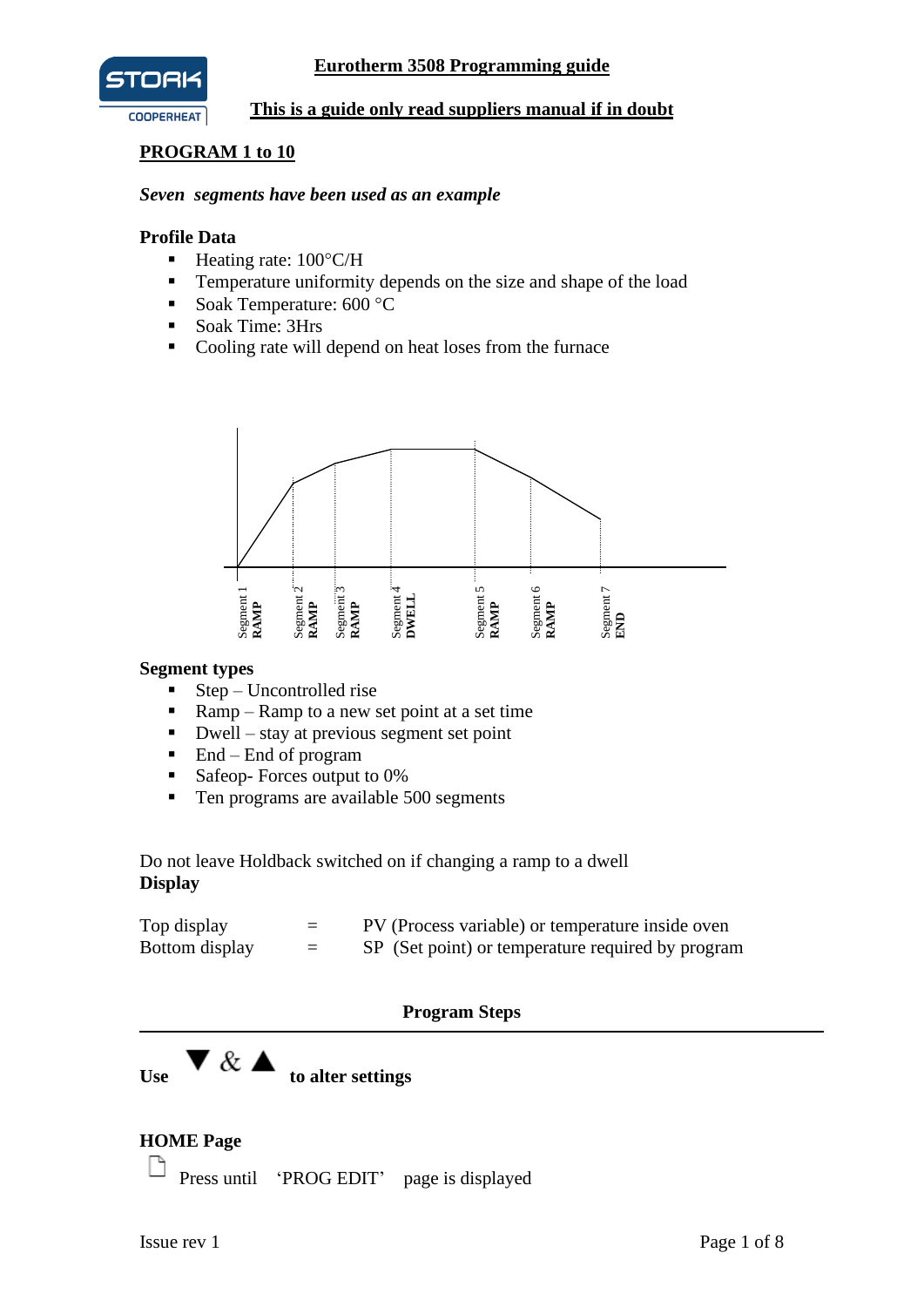

## **Eurotherm 3508 Programming guide**

# **This is a guide only read suppliers manual if in doubt**

Program

Select correct Program Number using the up and down arrows.

 $\circlearrowleft$ Press once

Holdback Value

10

 $\circlearrowleft$  Press once

Ramp Units hour

> ಲ Press once

cycles 1